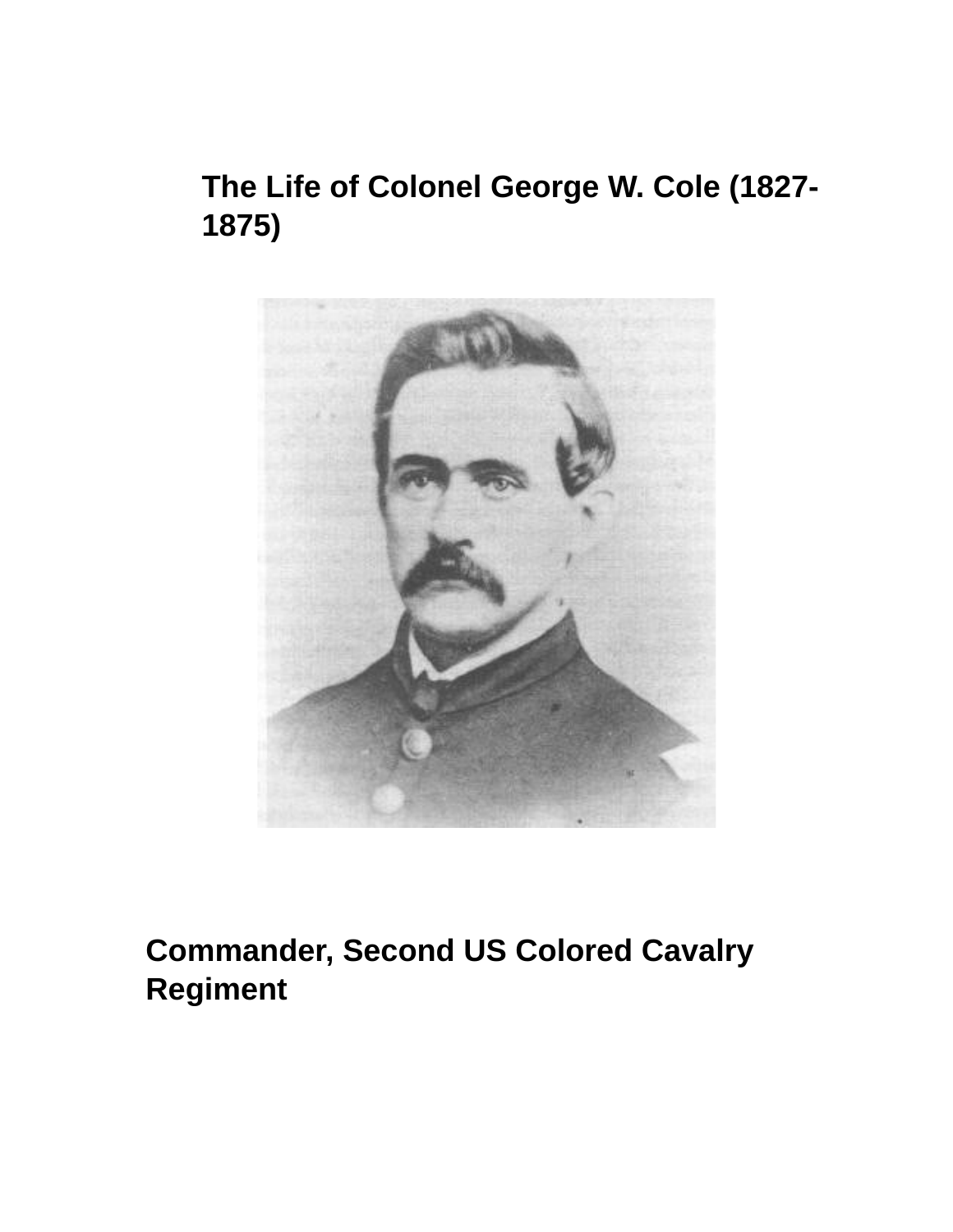#### *This narrative relates what is currently known about the life of Colonel George W. Cole in the hope that others may be able to provide information that fills in the unknown part of his life In Mora, New Mexico.*

In telling his story, we start at the end of his life. On a small hill overlooking the town of Mora, New Mexico, is a grave site with the tombstone stating "Col. Geo. W Cole, 2 US C. CAV." Col. Cole died on December 9, 1875. His obituary ran in the Daily New Mexican Santa Fe on December 27, 1875 as follows:

"Dr George W. Cole died at his residence in Mora New Mexico on the  $9<sup>th</sup>$ instant. He was buried with Masonic honors on the  $12<sup>th</sup>$  he being a member of Union Lodge No 450. A large concourse attended the funeral ceremonies. Doctor Cole was a Brigadier General of volunteers in the Union Army during the late war serving with distinction throughout. He came to New Mexico about three years ago and lived in Mora since last January. He was greatly loved and respected by all who knew him and was noted for his kindness to the poor, giving them his medical attendance without charge. He leaves a wife to mourn his loss."

 His grave is immediately adjacent to the family cemetery of Ceran St. Vrain, a prominent frontiersman, Santa Fe Trail wagon master, and during the last ten or so years of his life, a successful business man in Mora. Ceran St Vrain died in 1870, five years before Col. Cole's death.

From his military records, we know George Cole was born on March 26, 1827 in Lodi, Seneca, New York. His was a prominent family. His grandfather fought in the Revolutionary War; his father in the war of 1812. His older brother Cornelius Cole later served as a US Senator during the Lincoln administration. He studied medicine and graduated from the Geneva College of Medicine in 1850. He married Mary Barto and settled in Syracuse, NY, in 1857. He and Mary had two daughters. It is not clear if he had an active medical practice while in Syracuse. (1)

He entered military service on May 13, 1861, with the  $12<sup>th</sup>$  New York Infantry Company H. His occupation at the time of his enlistment was listed as "Physician". On July 4, 1861, he was commissioned as a Captain. He was promoted to Major on December 31, 1862, and less than a year later, on December 10, 1863, promoted to Colonel, apparently in conjunction with his forthcoming duty with the 2<sup>nd</sup> Colored Cavalry. In 1865, Col Cole received brevet promotions to Brigadier General and then to Major General. (Brevet promotions are mostly honorary, often given in recognition of bravery or exceptional performance. There is no additional authority or pay, but the recipient is entitled to be addressed by his brevet rank).

Even though Col. Cole was a Doctor, his military service was as an Infantry and Cavalry officer and he often saw combat. A description of one action in which he played a part is from the account of Brigadier General Edward Potter's raid on Greenville, Tarboro, and Rocky Mount, North Carolina, July 19-23, 1863. Then Major Cole commanded three Companies of the Third NY Cavalry in fighting at Tarboro on July 20. (2)

One thing that sets Col. George Cole apart from the many other officers in the Union Army during the Civil War is the fact that on February 1, 1864, he was "Commissioned as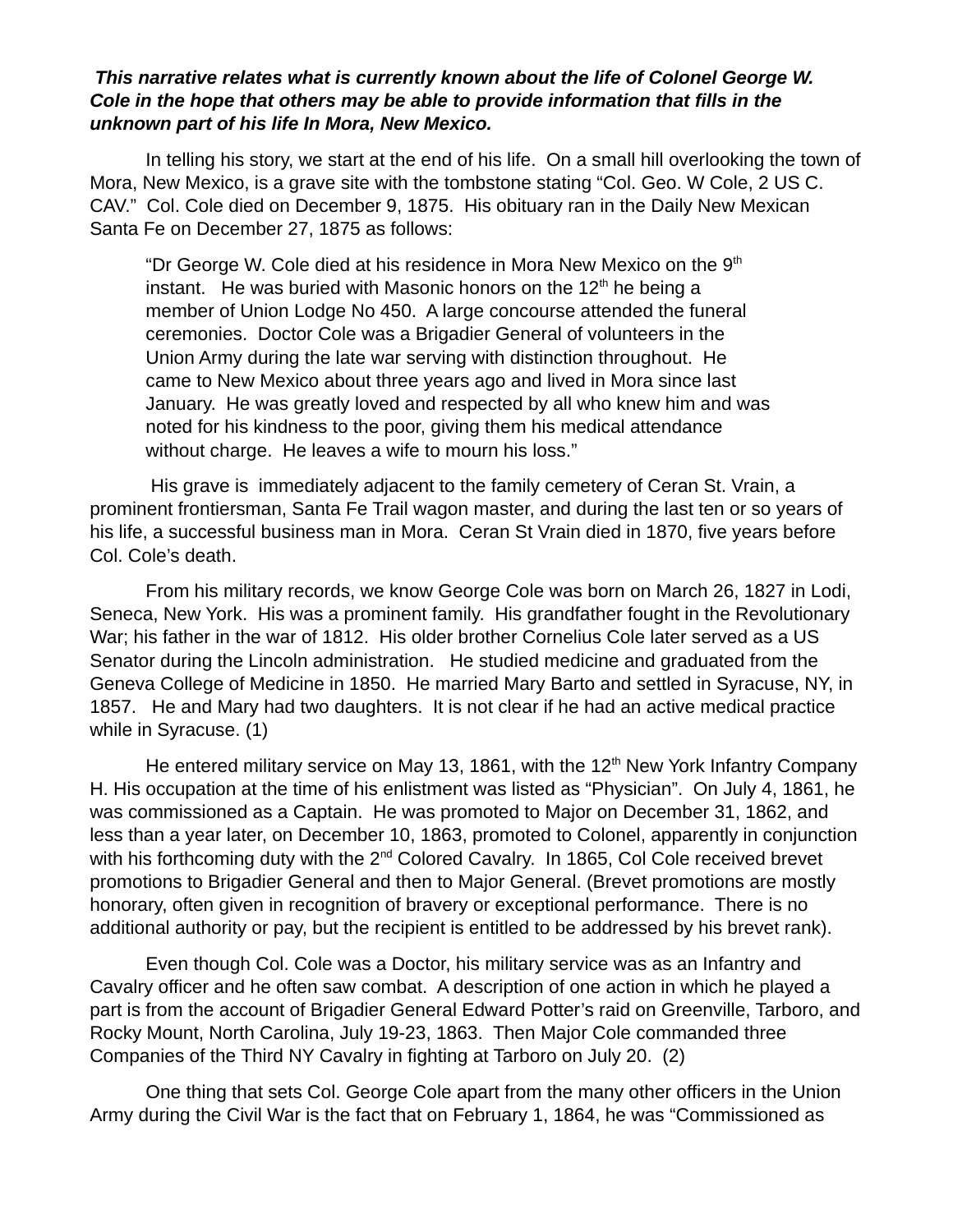Officer in the US Colored Troops 2nd Cavalry Regiment S". This was after he was promoted to full Colonel and mustered out of the regular Army on December 10, 1863. (3)

The 2nd Cavalry Regiment was formed on December 22, 1863, in Fort Monroe, Virginia, under the Command of Col. Cole. It initially enlisted 1,162 recruits and after a 60 day training period, the regiment was deployed in the Fort Monroe-Norfolk area of Virginia. It participated in several military actions through the remainder of the Civil War, most notably the battle of New Market Heights in September, 1864. In June, 1865, the regiment was transferred to Brazos Santiago, Texas. A large part of the regiment was detailed to build the railroads in Texas between Brazos and Brownville. In February 12, 1866, the unit was disbanded ("mustered out"). Col. Cole was with the Regiment the entire time and he was also mustered out at that time. (4)

As straight forward and impressive as Col Cole's military service was, there was a dark side to his life. After he returned from military service, he discovered that his wife and his best friend, L. Harris Hiscock, had had an affair while he was in the Army. Feeling betrayed and with his honor at stake, Col Cole shot and killed Mr. Hiscock. At his trail he pleaded temporary insanity and the result was a hung jury. His second trial resulted in an acquittal. After his trial, he and Mary remained apart. George for a time worked in the Registers Office of the New York City Post Office. (5)

It is not clear when he first came to New Mexico; according to his obituary, it would have been in 1872. It appears he was seeking out and investing in land. He apparently came to Mora in January, 1875 and practiced medicine. He died of pneumonia in December, 1875.

## *Questions from the current time (2014) and place (Mora, New Mexico):*

How did George Cole Come to settle in Mora? However, that may not be much of a mystery since Mora at the time was a prosperous community with Fort Union only a few miles away, so Mora was relatively well known.

Why practice medicine, something he apparently hadn't done in several decades?

How was it that George Cole was buried at the St. Vrain family cemetery, the only non-family member buried there? He came to Mora several years after Ceran St. Vrain's death, although being a doctor and a prominent figure in Mora, he almost certainly would have been acquainted with St. Vrain's surviving family. Did the fact that both were Masons play a role?

## **Sources**

- 1. Marsha Smith, "George Washington Cole" The Backbone, Summer 2013, a publication of the Backbone Ridge History Group of Schuyler and Seneca Counties (New York)
- 2. David Norris, North Carolina Historical Review, January, 1996
- 3. Ancestry.com George W. Cole –Army Military Page.
- 4. Cassandra Newby-Alexander, "History of Tidewater's African Americans in the Civil War".